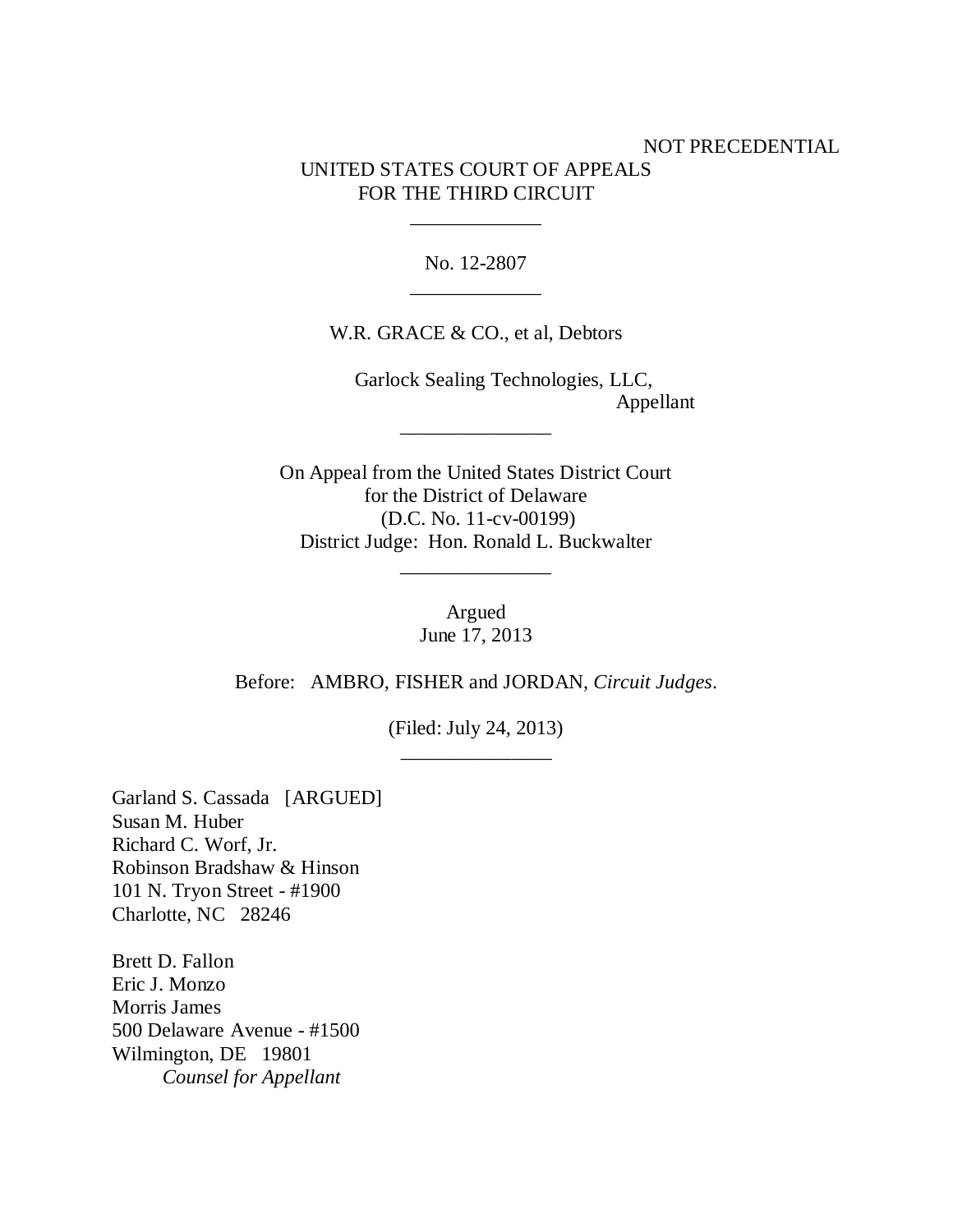Ann C. Cordo Morris, Nichols, Arsht & Tunnell 1201 N. Market Street –  $18<sup>th</sup>$  Fl. Wilmington, DE 19801

John Donley [ARGUED] Lisa G. Esayian Adam C. Paul Kirkland & Ellis 300 N. LaSalle Street Chicago, IL 60654

Roger J. Higgins 111 E. Wacker Drive - #2800 Chicago, IL 60601

Laura D. Jones Kathleen P. Makowski James E. O"Neill, III Pachulski Stang Ziehl & Jones 919 N. Market Street –  $17<sup>th</sup>$  Fl. Wilmington, DE 19801

Christophen Landau Kirkland & Ellis 655  $15^{th}$  Street NW - #1200 Washington, DC 20005 *Counsel for Appellee W.R. Grace & Co.*

Mark T. Hurford Campbell & Levine 222 Delaware Avenue - #1620 Wilmington, DE 19801

Peter V. Lockwood [ARGUED] Caplin & Drysdale One Thomas Circle, NW - #1100 Washington, DC 20005 *Counsel for Appellee Official Committee of Asbestos Personal Injury*

## OPINION OF THE COURT \_\_\_\_\_\_\_\_\_\_\_\_\_\_\_

\_\_\_\_\_\_\_\_\_\_\_\_\_\_\_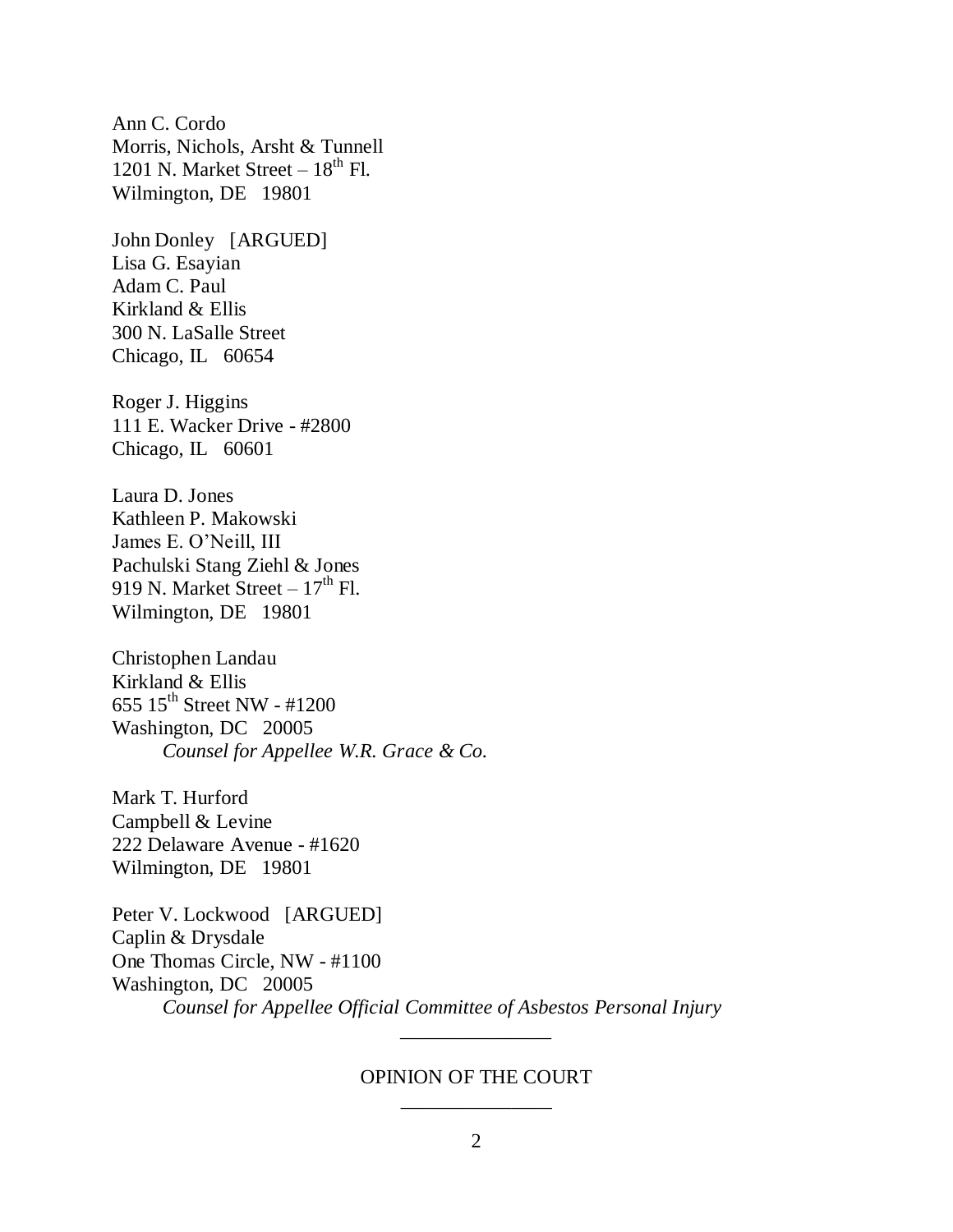### JORDAN, *Circuit Judge*.

Garlock Sealing Technologies, LLC ("Garlock") appeals the June 11, 2012 order of the United States District Court for the District of Delaware affirming the Bankruptcy Court's confirmation of the plan of reorganization of W.R. Grace  $\&$  Co. ("Grace") and denying Garlock"s objections to that plan. Because we conclude that Garlock does not have standing to object, we will affirm.

#### **I. Background**

For more than a century, Grace has manufactured and sold specialty chemicals and construction materials. Previously, many of those products and materials included asbestos, and, beginning in the 1970s, Grace began to face personal injury lawsuits alleging harm from asbestos exposure. By 2001, Grace was involved in more than 65,000 asbestos-related lawsuits, which threatened its financial viability and prompted the company to file for Chapter 11 bankruptcy protection. After almost a decade of bankruptcy proceedings, Grace and several of its creditors' committees submitted a joint plan for reorganization (the "Joint Plan" or the "Plan") on February 27, 2009. The central pillars of the Joint Plan are two trusts – a personal injury trust and a property damage trust – that will assume all of Grace"s current and future asbestos liabilities. The Joint Plan also provides for an injunction under 11 U.S.C. § 524(g), which channels all asbestos-related claims against Grace (and certain protected third parties) to the trusts. By permitting those injunctions, § 524(g) allows companies like Grace to emerge from bankruptcy free of asbestos liability, but only if the injunctions satisfy certain

3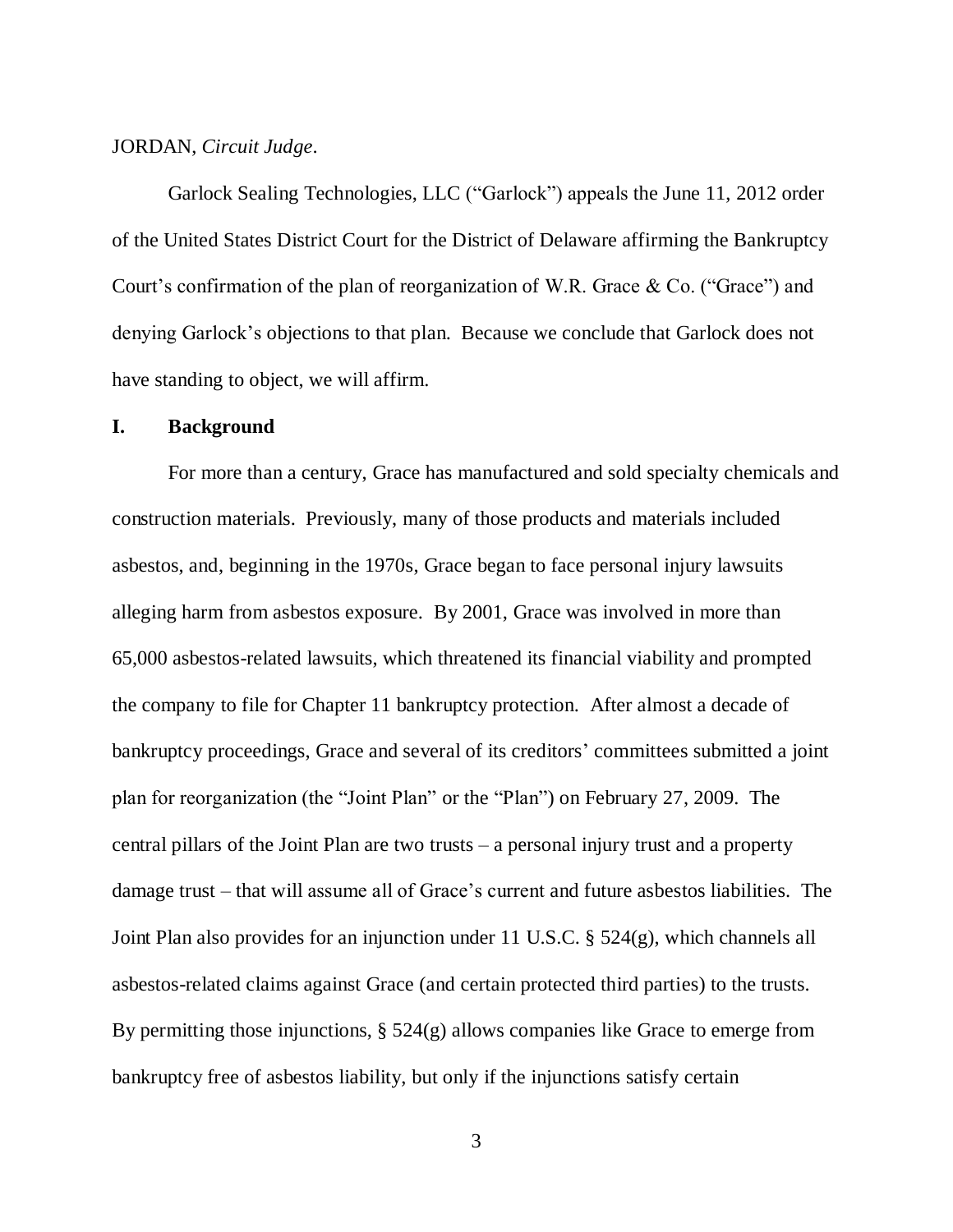prerequisites, including that they be "fair and equitable" to future claimants. *See* 11 U.S.C.  $\S$  524(g)(4)(B)(ii). Under the trust distribution procedures proposed by Grace's Joint Plan, asbestos personal injury claimants will receive between 25% and 35% of the liquidated value of their claims.

Garlock is a manufacturer of engineered industrial products, and it formerly used some of Grace's asbestos-containing materials in its products. As a result, the two companies were named as codefendants in thousands of personal injury lawsuits in the decades prior to Grace"s bankruptcy, and they stipulated during the Chapter 11 proceedings that there would "likely" be future plaintiffs with claims against both companies. (J.A. at 500908.) Garlock says that, because of the prospect of joint liability with Grace, it has contribution rights against Grace and set of rights against plaintiffs that obtain recovery from Grace. Garlock did not, however, file a proof of claim against Grace in the bankruptcy proceeding, and there is no evidence that it has ever asserted such rights in the past. In June 2010, Garlock also filed for bankruptcy, and it remains in Chapter 11 proceedings.

During Grace"s confirmation hearing, numerous parties, including Garlock, objected to confirmation of the Joint Plan on the basis that it did not comply with the requirements of § 524(g). The Plan was amended to address many of those objections, and on January 31, 2011, the Bankruptcy Court overruled the remaining objections and entered an order confirming the Joint Plan. *In re W.R. Grace & Co.*, 446 B.R. 96, 102-03 (Bankr. D. Del. 2011). Specifically as to Garlock, the Court explained in its memorandum opinion that Garlock had "not established party in interest standing in

4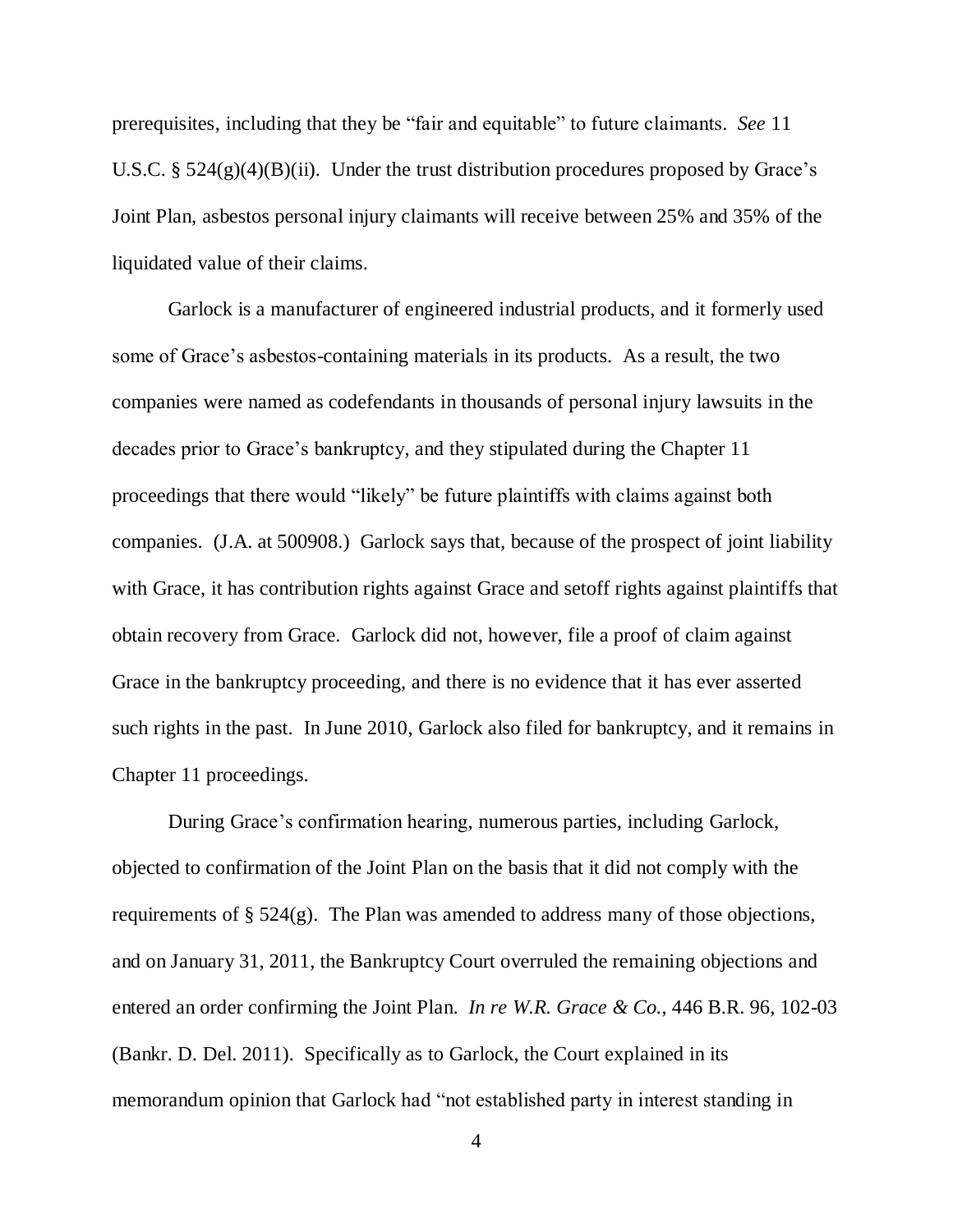Grace"s bankruptcy case," and therefore did not have standing to object to the Joint Plan. *Id.* at 123. The District Court agreed with the Bankruptcy Court, concluding on appeal that Garlock lacked bankruptcy standing because it "has not articulated how it has suffered any injury." *In re W.R. Grace & Co.*, 475 B.R. 34, 183 (D. Del. 2012). More particularly, the Court noted that Garlock "introduced no evidence that it ever actually impled Grace or sought contribution and/or set-off" during the decades prior to Grace's bankruptcy, nor had it shown that it had suffered a judgment during the bankruptcy that entitled it to contribution or setoff. *Id.* at 178-79. Furthermore, the District Court emphasized that Garlock had since "filed its own bankruptcy petition" seeking a reorganization using § 524(g), thereby "shield[ing] [itself] from additional liability and ongoing litigation." *Id.* at 178, 180. The District Court therefore affirmed the Bankruptcy Court's decision that Garlock lacked standing. Nonetheless, at the request of the parties, the Court also addressed the merits of Garlock"s objections and concluded that, even if Garlock did have standing, its objections could be overruled on substantive grounds. *Id.* at 196. This timely appeal followed.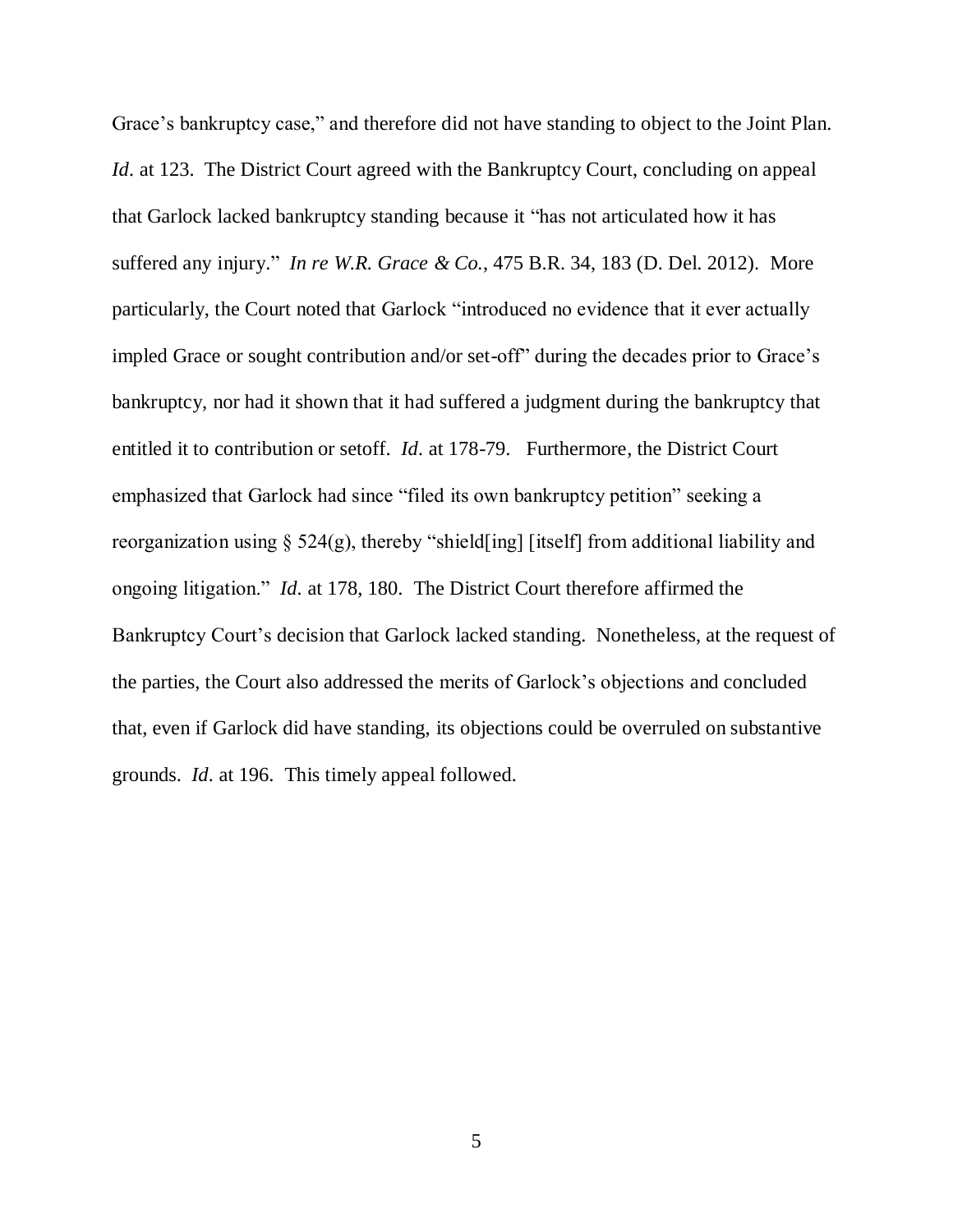# **II. Discussion**<sup>1</sup>

 $\overline{a}$ 

Under the Bankruptcy Code, any "party in interest, including the debtor, the trustee, a creditors" committee, an equity security holders" committee, a creditor, an equity security holder, or an<sup>[]</sup> indenture trustee," has standing to "raise and ... be heard on any issue" in a bankruptcy case. 11 U.S.C. § 1109(b). That list of parties in interest is not exclusive, and it "has been construed to create a broad right of participation in Chapter 11 cases" that includes "anyone who has a legally protected interest that could be affected by a bankruptcy proceeding." *In re Global Indus. Techs., Inc.*, 645 F.3d 201, 210 (3d Cir. 2011) (en banc). Nonetheless, "Article III standing and standing under the Bankruptcy Code are effectively coextensive." *Id.* at 211. A party objecting to the confirmation of a plan for reorganization under Chapter 11 must therefore "meet the requirements for standing that litigants in all federal cases face under Article III of the Constitution." *Id.* at 210.

Those requirements include that the party has suffered an injury in fact. Although any "specific, identifiable trifle of injury" will do, *id.* (internal quotation marks omitted),

<sup>&</sup>lt;sup>1</sup> The Bankruptcy Court had jurisdiction pursuant to 28 U.S.C. §§ 157(a) and 1334(b). The District Court had appellate jurisdiction over the Bankruptcy Court"s decision under 28 U.S.C. § 158(a). We have jurisdiction over this appeal pursuant to 28 U.S.C. §§ 158(d) and 1291. We exercise "plenary review of an order from a district court sitting as an appellate court in review of a bankruptcy court." *In re Exide Techs.*, 607 F.3d 957, 961-62 (3d Cir. 2010). Under that standard, "[w]e review the District Court's conclusions of law de novo, its factual findings for clear error, and its exercise of discretion for abuse thereof." *In re Combustion Eng'g, Inc.*, 391 F.3d 190, 214 n.19 (3d Cir. 2004). Under the clearly erroneous standard, we must uphold the Bankruptcy Court"s factual findings unless we are "left with the definite and firm conviction that a mistake has been committed." *In re CellNet Data Sys., Inc.*, 327 F.3d 242, 244 (3d Cir. 2003).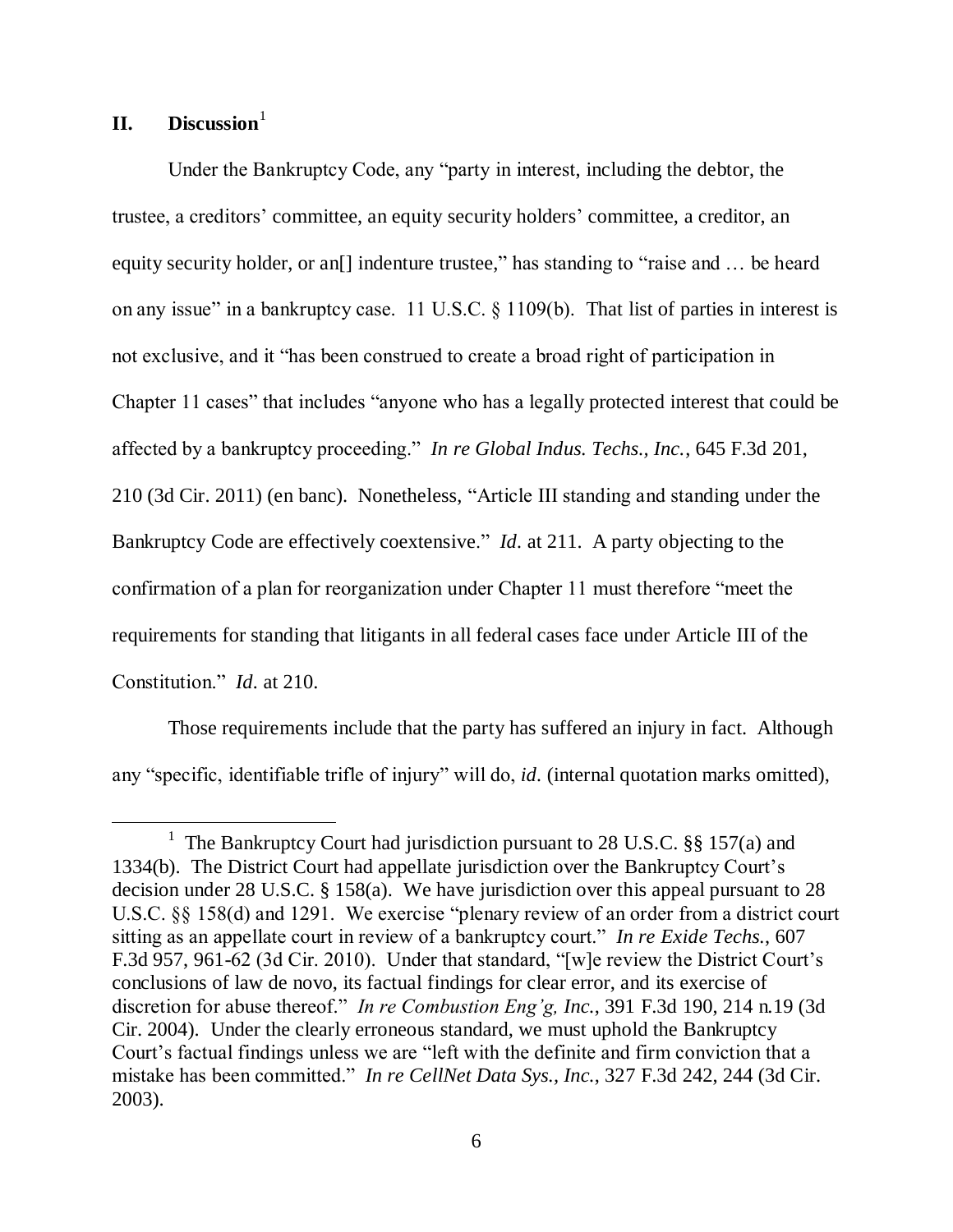Article III requires that there be some "invasion of a legally protected interest that is (a) concrete and particularized, and (b) actual or imminent, not conjectural or hypothetical," *Reilly v. Ceridian Corp.*, 664 F.3d 38, 41 (3d Cir. 2011) (quoting *Danvers Motor Co. v. Ford Motor Co.*, 432 F.3d 286, 290-91 (3d Cir. 2005)) (internal quotation marks omitted). "Allegations of possible future injury are not sufficient to satisfy" that standard, but a threatened injury may suffice, provided it is "certainly impending, and [will] proceed with a high degree of immediacy, so as to reduce the possibility of deciding a case in which no injury would have occurred at all." *Id.* at 42 (quoting *Lujan v. Defenders of Wildlife*, 504 U.S. 555, 564 n.2 (1992); *Whitmore v. Arkansas*, 495 U.S. 149, 158 (1990)) (citations and internal quotation marks omitted). A party "lacks standing if his "injury" stems from an indefinite risk of future harms inflicted by unknown third parties." *Id.* (citing *Lujan*, 504 U.S. at 564).

Garlock argues that it has suffered an injury in fact because it has rights to contribution and setoff that will be harmed by the Joint Plan. It says that "there will undoubtedly be" future cases brought against it and Grace jointly, that those cases will give rise to contribution and setoff rights, and that it will be unable to fully enforce those rights because the personal injury trust will pay only 25% to 35% of the value of Grace's liabilities. (Garlock"s Opening Br. at 13-14.) In other words, Garlock claims that the Plan threatens to diminish contribution payments and setoff amounts it may receive from Grace in future cases. Garlock concedes, however, that there is no evidence that it has ever sought contribution or setoff in the past due to Grace"s liability, and it does not assert that it has any current claims against Grace. Rather, it explains that it resolved

7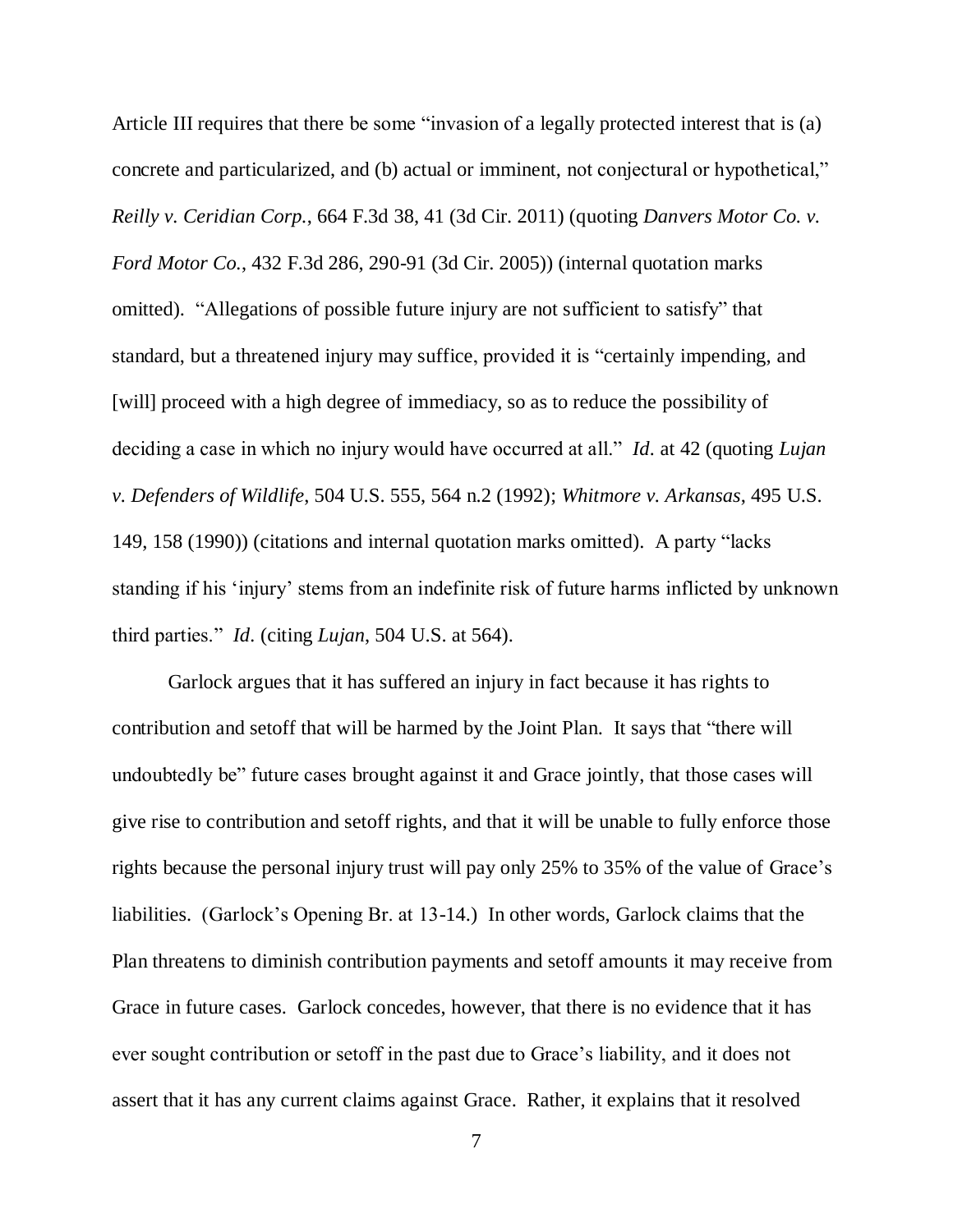prior cases "against the backdrop of" those rights, making it unnecessary to actually assert contribution or setoff claims. (*Id.* at 17.)

But that explanation does not address the absence of any contribution and setoff claims arising from cases brought against Garlock after Grace entered bankruptcy. Once Grace filed for Chapter 11 protection, all actions against the company were subject to an automatic stay under 11 U.S.C. § 362. Therefore, between 2001 and 2010 (when Garlock also entered bankruptcy), plaintiffs with joint claims against Grace and Garlock were able to recover only from Garlock. Yet Garlock concedes that there is no evidence that it ever "suffered a judgment for which Grace owes it contribution during Grace"s bankruptcy." (Garlock"s Opening Br. at 21.) It explains that deficiency by suggesting that it either was "successful in avoiding liability altogether," or had "settled common cases." (*Id.* at 21- 22.) No matter how it tries to account for the fact, however, it remains a fact that, although new claims against Grace were stayed for almost a decade, Garlock never had a basis for asserting contribution or setoff rights during that period.

Garlock"s alleged future injury can thus only be called speculative, and it fails to satisfy Article III's requirements for standing. In order for the Joint Plan to threaten Garlock's contribution and setoff rights, Garlock must have a basis for asserting those rights. That there may be future plaintiffs with claims against both Grace and Garlock – which is by no means a certainty<sup>2</sup> – does not by itself provide that foundation, as those

 $\overline{a}$ 

 $2$  Notwithstanding the parties' earlier stipulation that there will "likely" be future plaintiffs with claims against both companies, there is no evidence that such claims are "imminent" or "impending."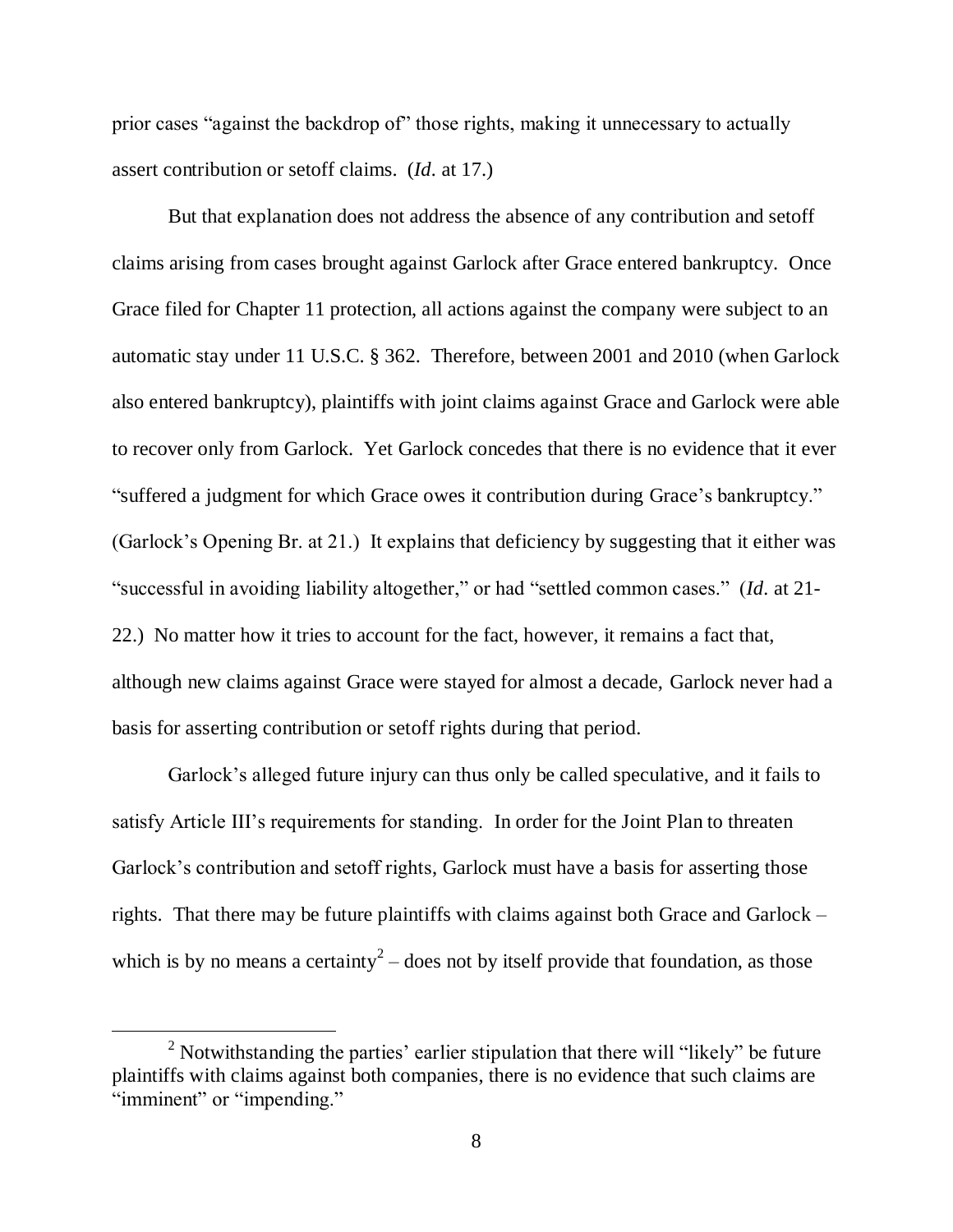claims must also produce verdicts or settlements that entitle Garlock to contribution or setoff. Garlock has presented no evidence that any of the "thousands" of joint claims brought in the past have entitled it to enforce any such rights.<sup>3</sup> Far from being "certainly impending," *see Reilly*, 664 F.3d at 42, Garlock's alleged injury is therefore contingent on the occurrence of events that may never happen, and indeed may never have happened previously, making it more "conjectural or hypothetical" than "actual or imminent."<sup>4</sup> Id. As the Supreme Court has made clear, such "[a]llegations of possible future injury do not satisfy the requirements of Article III." *Whitmore*, 495 U.S. at 158. Accordingly, the

 $\overline{a}$ 

 $3$  That evidentiary deficit sets Garlock apart from other of Grace's codefendants. For example, the State of Montana has been named as a codefendant alongside Grace in many asbestos cases, and it presented evidence of a contribution claim against Grace arising from a \$43 million settlement it reached with numerous asbestos claimants while Grace was under bankruptcy protection.

<sup>4</sup> Our holding in *Global Industrial Technologies* does not suggest otherwise, as Garlock contends. In that case, we considered whether several insurance companies had standing to object to a plan that assigned their policies to a  $\S$  524(g) trust. 645 F.3d at 205-06, 209. Although the plan did not "materially alter the quantum of liability that the insurers would be called to absorb," it triggered an "explosion of new claims [and] creat[ed] an entirely new set of administrative costs" for the insurers. *Id.* at 212, 214. We therefore held that "even if [the insurers'] ultimate liability is contingent, the harm ... from the [p]lan is hardly too speculative for [the insurers] to be parties in interest." *Id.* Here, however, there has been no allegation of any explosion of new claims against Garlock, and the claims that have been brought against it are due to its own asbestos liability, not to the Joint Plan. In fact, the alleged harm in the two cases is entirely different – the insurance companies complained that the plan at issue increased the number of claims against it, whereas Garlock complains that the Joint Plan may reduce future contribution payments and setoff amounts. Garlock"s situation is therefore readily distinguishable from the circumstances in *Global Industrial Technologies*.